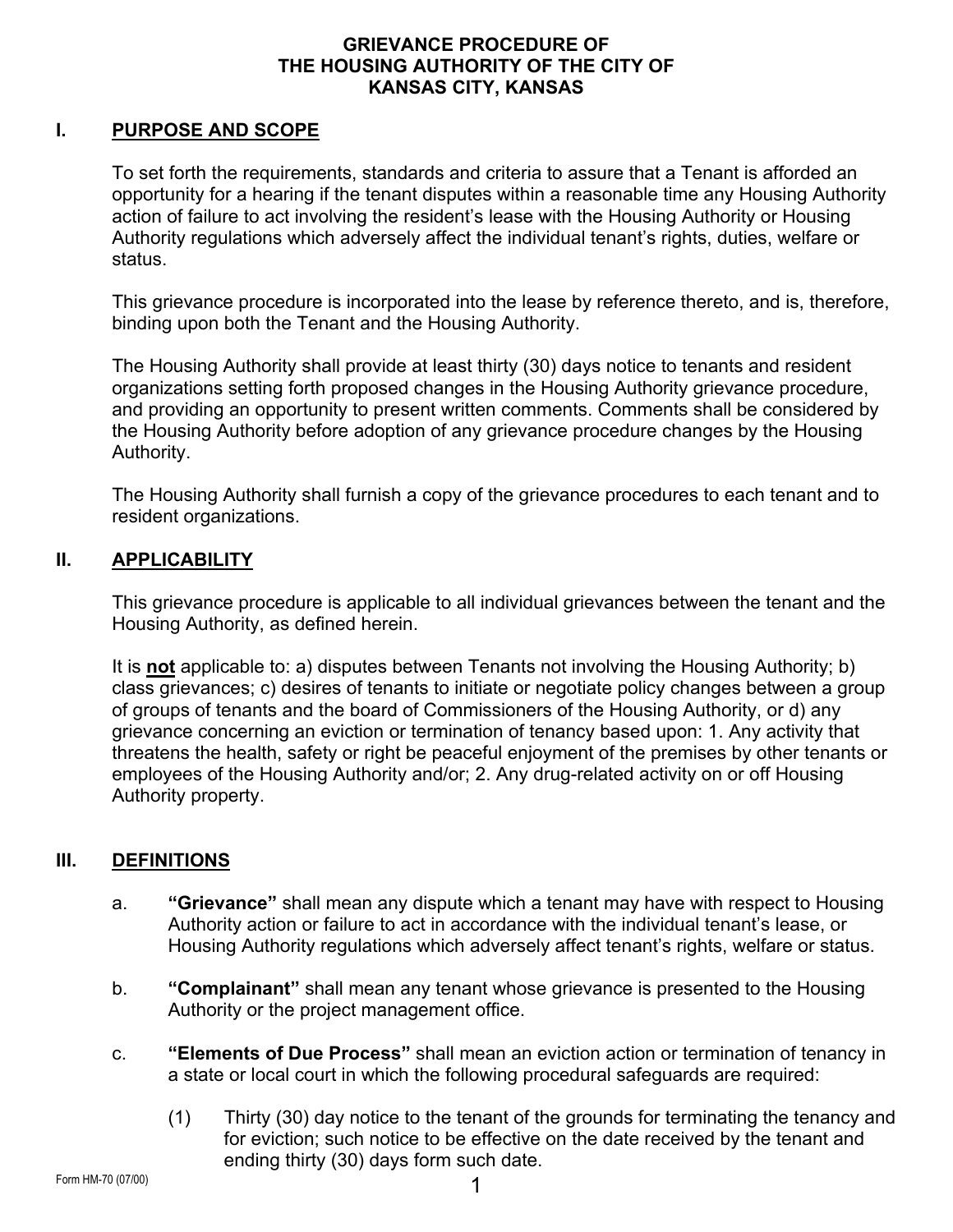- (2) Right of the tenant to be represented by counsel.
- (3) Opportunity for the tenant to refute the evidence presented by the Housing Authority, including the right to confront and cross-examine witnesses and to present any affirmative legal or equitable defenses which the tenant may have.
- (4) Decision on the merits.
- d. **"Hearing Officer"** shall mean person selected, in accordance with the provisions herein provided, to hear grievances and render a decision thereto.
- e. **"Tenant"** shall mean the adult person or persons (other than live-in-aides)
	- (1) Who resides in the unit, and who executed the lease with the Housing Authority as lessee of the dwelling unit, or , if no such person now resides in the dwelling unit,
	- (2) Who resides in the unit, and who is the remaining head of household of the tenant family residing in the dwelling unit.
- f. **"Resident Organization"** includes a resident management corporation.

# **IV. INFORMAL SETTLEMENT OF GRIEVANCE**

Any grievance shall be presented by the tenant within five days, either orally or in writing, to the offices of the Housing Authority or to the office of the project in which complainant resides so that the grievance may be discussed informally and settled without a hearing. A summary of such discussion shall be prepared within two working days. One copy shall be given to the tenant and one copy shall be retained in the Housing Authority's tenant file. The summary shall specify the names of the participants, dates of meeting, the nature of the proposed disposition of the complaint ant the specific reasons therefor, and shall specify the procedures by which a hearing, under this procedure, may be obtained if the complainant is not satisfied.

# **V. PROCEDURES TO OBTAIN A FORMAL HEARING**

The complainant shall submit a written request for a formal hearing to the Executive Director at the office of the housing Authority within five (5) days after receipt of the summary of the informal meeting. The written request shall specify the reasons for the grievance and the action or relief sought.

# **VI. SELECTION OF HEARING OFFICER**

A hearing officer shall be an impartial, disinterested person selected by the Housing Authority, other than the person who made or approved the Housing Authority action under review or a subordinate of such person.

The Director of Housing Management shall serve as hearing officer in grievances involving Section 8 disputes. The Director of Section 8 shall serve as hearing officer for grievances involving Public Housing tenants. In the event of a conflict of interest, the hearing officer shall be selected form the Johnson County Young Lawyers Association.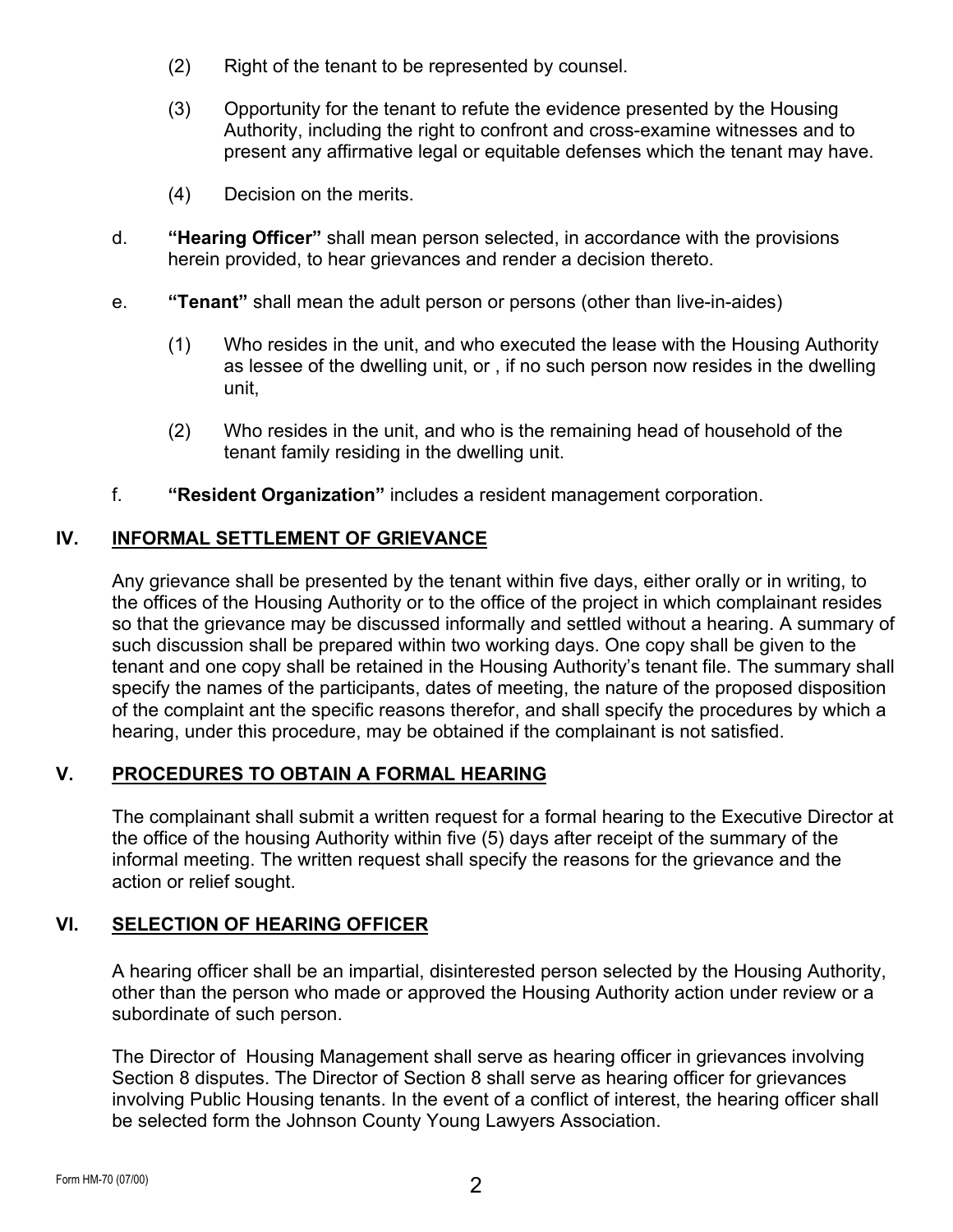# **VII. FAILURE TO REQUEST A HEARING**

If the complainant does not request a hearing in accordance with the procedures contained herein, the disposition make of the grievance by the Housing Authority is final; except, that failure to request a hearing does not constitute a waiver by the complainant of the right to contest such action in an appropriate judicial proceeding.

#### **VIII. HEARING PREREQUISITE**

All grievances shall be personally presented either orally or in writing pursuant to the informal procedure prescribed in Section IV above; except, that if complainant shows good cause for failure to comply with said Section IV the provisions of this section may be waived by the hearing officer.

# **IX. ESCROW DEPOSIT**

Before a hearing is scheduled in any grievance involving the amount of rent as defined in the lease which the Housing Authority claims is due, the complainant shall pay to the management office an amount equal to the amount of the rent claimed due and payable as of the first of the month preceding the month in which the act or failure to act took place. Complainant thereafter shall deposit the same amount of the monthly rent in an escrow account monthly until the complaint is resolved by decision of the hearing officer.

Provision for payment of rent, as above, may be waived by the Housing Authority in extenuating circumstances. Unless so waived, failure to make such payments shall result in termination of procedures; except, that such failure and termination of procedures shall not constitute a waiver of any right of the complainant to contest the Housing Authority's disposition of the grievance in any appropriate judicial proceeding.

# **X. SCHEDULING OF HEARING**

Upon complainant's compliance with all of this grievance procedure, or upon formal waiver by the Housing Authority of any of the requirements hereof, which as stated herein my be waived, a hearing shall be scheduled by the hearing officer for a time and place reasonably convenient to both the complainant and the Housing Authority.

A written notification specifying the time, place, and the proceedings governing the hearing shall be delivered by first class mail or the appropriate Housing Authority official.

# **XI. EXCLUSIONS FROM GRIEVANCE PROCEDURE**

The Housing Authority **does** exclude from this grievance procedure any grievance concerning a termination of tenancy or eviction that involves:

- a. any activity that threatens the health, safety, or right to peaceful enjoyment of the Housing Authority's public housing premises by other residents or employees of the Housing Authority, or
- b. any drug-related criminal activity on or off such premises.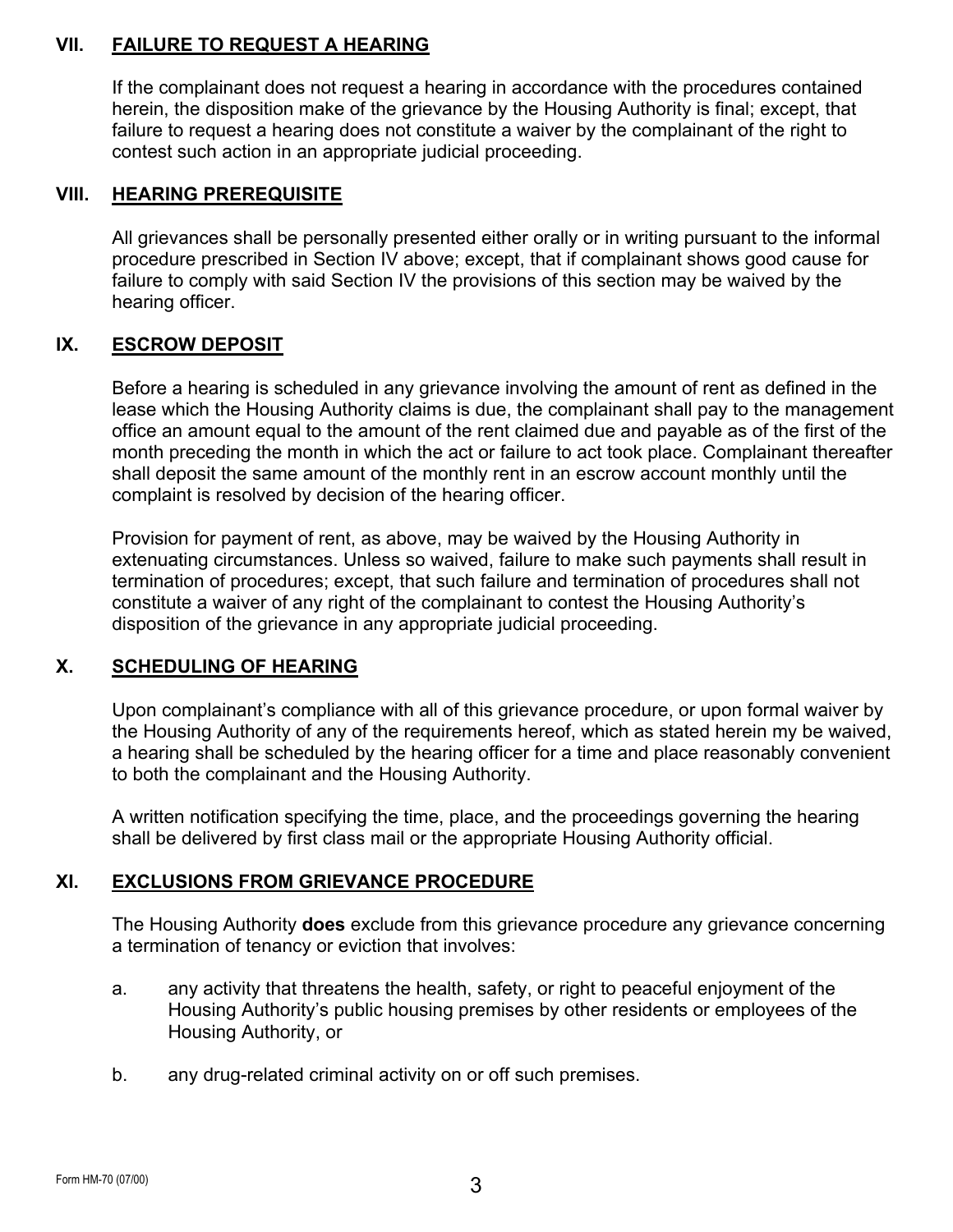#### **XII. PROCEDURES GOVERNING THE HEARING**

The hearing shall be held before a hearing officer. The complainant shall be afforded a fair hearing providing the basic safeguards of due process including:

- a. The opportunity before the hearing, to examine, and at the expense of the complainant, to copy all documents, records, and regulations, that are directly relevant to the hearing. Any document not made available after request therefore by the complainant may not be relied upon by the Housing Authority at the grievance hearing;
- b. The right to be represented by counsel or other person chosen as the tenant's representative, and to have such person make statements on the tenant's behalf;
- c. The right to a private hearing unless the complainant requests a public hearing;
- d. The right to present evidence and arguments in support of his/her complaint, to controvert evidence relied upon by the Housing Authority or project management, and to confront and cross-examine all witnesses on whose testimony or information the Housing Authority or project management relies; and
- e. A decision based solely and exclusively upon the facts presented at the grievance hearing.

The hearing officer may render a decision without proceeding with the hearing if the hearing officer determines that the issue has been previously decided in another hearing or proceeding.

If the complaint or the Housing Authority fails to appear at a scheduled hearing, the hearing officer may make a determination to postpone the hearing for not to exceed five (5) working days or to make a determination that the party waived his/her right to a hearing. Both the complainant and the Housing Authority shall be notified of the determination by the hearing officer **provided,** that a determination that the complainant has waived his/her right to a hearing shall not constitute a waiver of any right the complainant may have to contest the Housing Authority's disposition of the grievance in an appropriate judicial proceeding.

At the hearing, the complainant must first make a showing of an entitlement to the relief sought and thereafter the Housing Authority must sustain the burden of justifying the Housing Authority action or failure to act against which the complaint is directed.

The hearing shall be conducted informally by the hearing officer and oral or documentary evidence pertinent to the facts and issues raised by the complaint may be received without regard to admissibility under the rules of evidence applicable to judicial proceedings. The hearing officer shall require the Housing Authority, complainant, counsel and other participants to conduct themselves in an orderly fashion. Failure to comply with the directions of the hearing officer to obtain order may result in exclusion from the proceedings or a decision adverse to the interest a of the disorderly party and granting or denial of relief sought, as appropriate.

The complainant or the Housing Authority may arrange, in advance and at that expense of the party making the arrangement, for a transcript of the hearing. Any interested party may purchase a copy of such transcript.